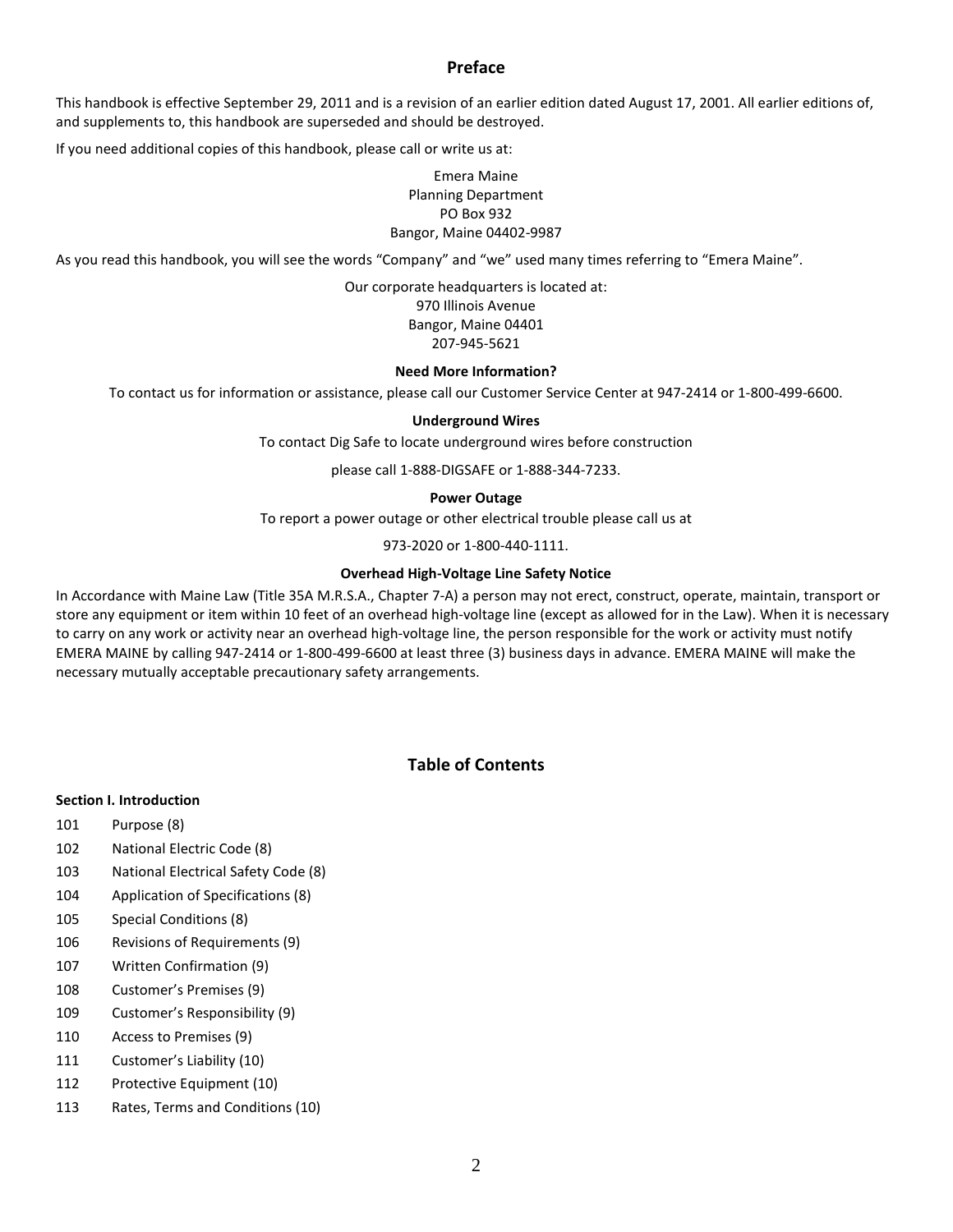### **Section II. Definition of Terms**

- Company (10)
- Customer (10)
- Dwelling Units (10)
- Multi-Family Dwelling (10)
- One-Family Dwelling (11)
- Voltage Class (11)
- Service (11)
- Service Drop
- Service Lateral
- Service Entrance Conductors—Overhead
- Service Entrance Conductors—Underground
- AWG
- NEC & NESC
- Terms and Conditions
- Service Equipment

### **Section III. Safety and Adequate Wiring**

- Work Site Safety Policy
- Safe Use
- Adequate Wiring
- Approval and Permit Requirements
- Voltage Variation
- Unbalanced Load
- Emergency or Standby Power

### **Section IV. General Information**

- Application for Service
- Temporary Service
- Inspection
- Right to Refuse and Disconnect Service
- Connections
- Removal of Seals
- 407 Customer Generation
- Line and Load Side Conductors

## **Section V. Types and Applications of Electric Service**

- General
- Characteristics of Service
- Applications of Service
- High Capacity Services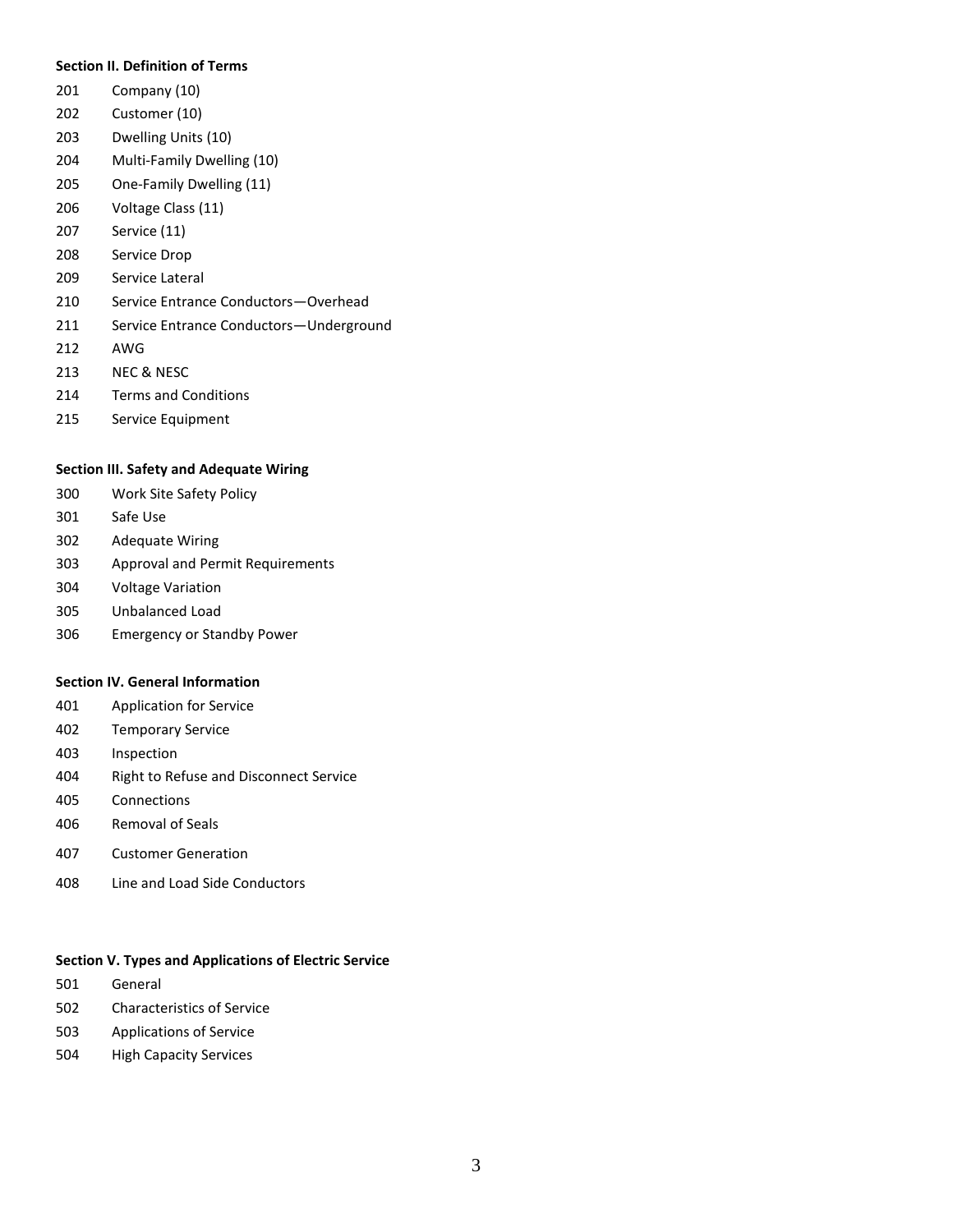#### **Section VI. Overhead Connections from Overhead Secondary Mains**

- General
- Single Service Drop
- Central Distribution Point
- Point of Attachment of Service Drop
- Service Drop Clearances
- Low Buildings
- Travel Trailers and Other Structures Not Suitable for Direct Service Attachment
- Manufactured (Prefabricated) Buildings
- Mobile Homes

### **Section VII. Service Entrance Conductors—Overhead**

- General
- Service Head
- Installation Methods

## **Section VIII. Grounding**

- General
- Service Grounding Electrode System
- Bonding
- Grounding Conductor
- Lightning Protection
- Surge Protection

### **Section IX. Underground Services—General**

- Customer Costs
- Underground Scheduling
- Other Underground Facilities
- Insurance
- Customer Work Responsibility
- Soil Conditions
- Terminal Poles
- Existing Overhead Facilities

## **Section X. Privately Owned Underground Services**

- General
- Types of Services
- Company Responsibilities
- Customer, Developer, or Builder Responsibilities

#### **Section XI. Underground Service from a Company Owned Underground Distribution System**

- General
- Types of Services
- Company Responsibilities
- Customer, Developer, or Builder Responsibilities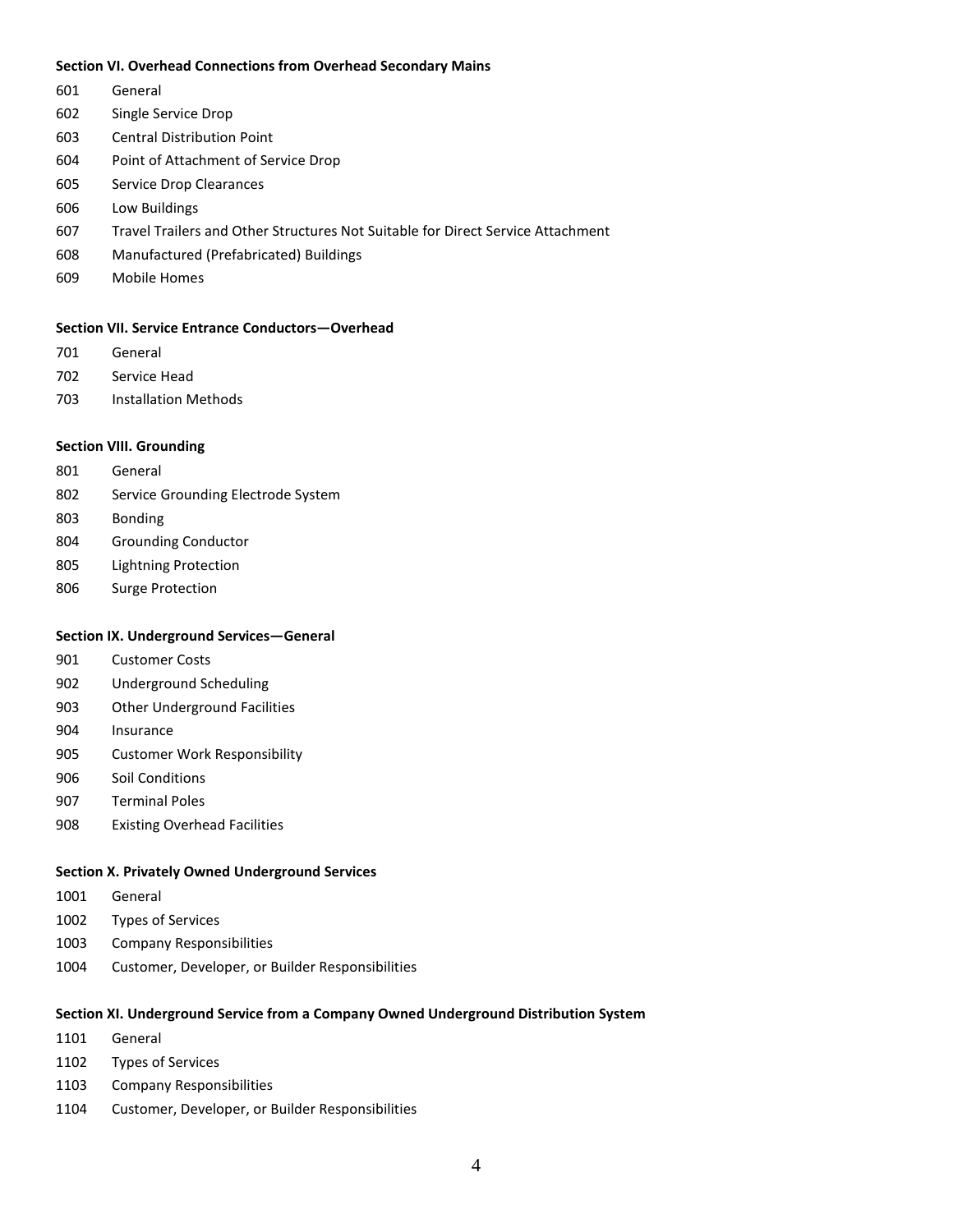#### **Section XII. Underground Service—From Existing Underground Mains**

- General
- Underground Ducts
- Underground Conductors
- Company Conversion to Underground Distribution System

# **Section XIII. Service Disconnecting Means**

- General
- Capacity
- Location
- Sequence of Disconnecting Means and Meter Equipment
- Metered and Unmetered Wires
- Type of Disconnecting Means

#### **Section XIV. Metering Equipment**

- General
- Meter Sockets
- Meter Location
- Clearance for Metering Equipment
- Identification of Meters
- Multi-Connection Points
- Installation of Meter Devices
- Outdoor Meter Installation
- Pole Mounted Meters
- Prefabricated Meter Centers
- Meter Pedestals
- 1414 Instrument Transformer Cabinets
- Multiple Occupancy
- Instrument Transformer Metering

### **Section XV. Customer Equipment**

- General
- Motors
- Power Factor Correction
- Arc Welders
- Antennas

### **Appendix: Exhibits and Drawings**

- Line Voltage Variations
- Private Line Pole Marking
- Vertical Clearances of Wires Above Ground, Roadway, Rail or Water Surfaces @ 120' F
- Minimum Clearances for Service Drops
- 203.1 Clearances from Buildings and Other Installations Except Bridges
- 203.2 Clearances from Buildings and Other Installations Except Bridges
- 203.3 Conductor Categories for Clearances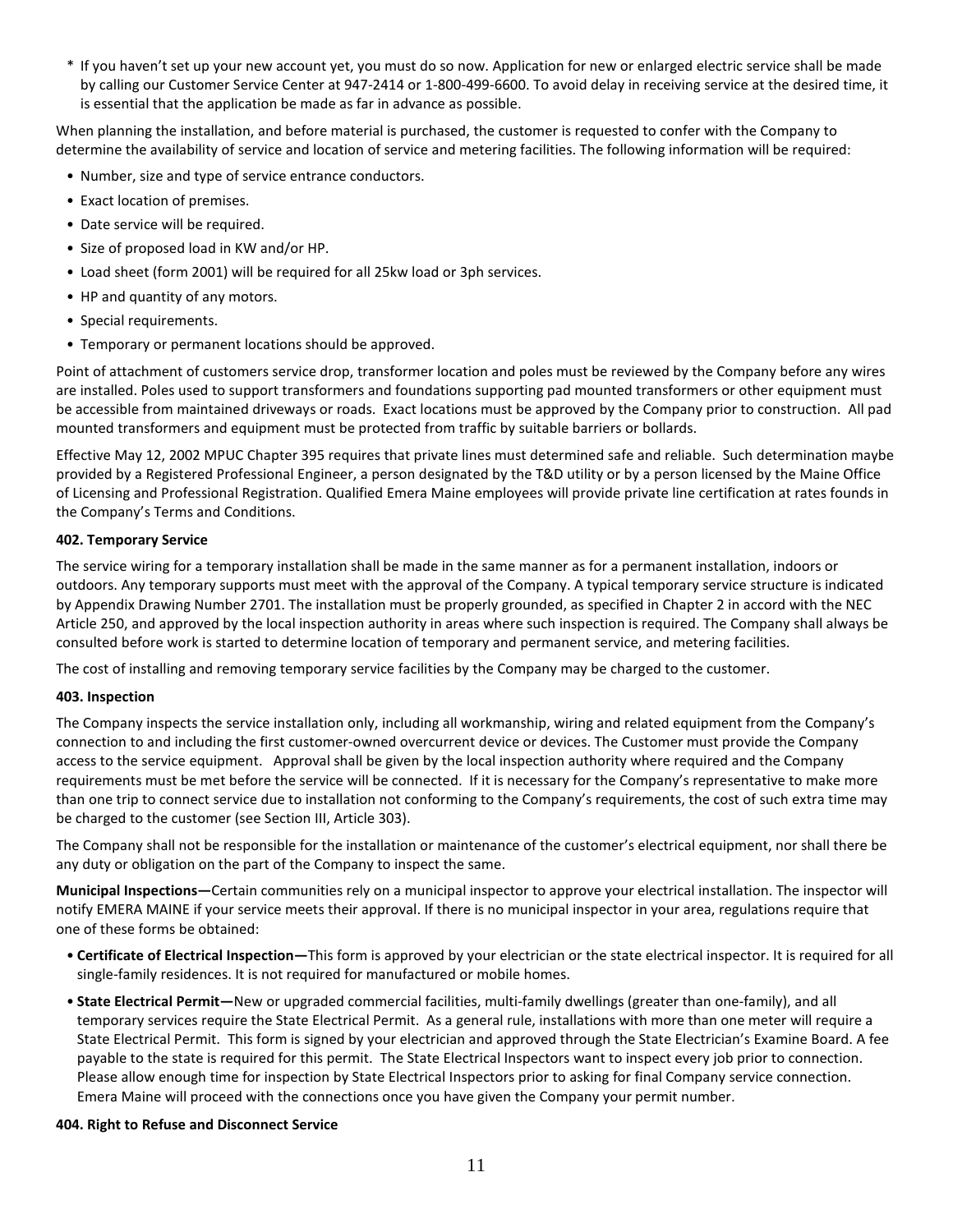The Company reserves the right to refuse electric service to a new or existing installation, or to disconnect an existing installation from the Company's lines, should it be determined by inspection that such installation does not conform to the requirements of the Company, or the NEC, or presents a safety hazard to the general public which might injuriously affect the customer's equipment, equipment of the Company, or the Company's service to other customers. Cases of dispute shall be referred to the authority having jurisdiction.

# **405. Connections**

All connections of customer-owned equipment and material to the Company's facilities must be made by an authorized employee of the Company.

# **406. Removal of Seals**

In general, Company seals shall be removed only by an authorized employee or a person authorized by the Company. The Company must be notified when the service is to be reenergized. In emergencies, qualified individuals may be given verbal permission to remove seals and de-energize service. A qualified individual must be an electrician with a currently active electrician license issued by the State of Maine. The license must be for a Master Electrician, a Journeyman Electrician or a Limited Electrician with a qualification for "House Wiring" which is restricted to one-family and two-family dwellings including modular and mobile homes. An will exist if there is the possibility of damage to property or injury to persons and the qualified individual must de-energize the service so that damage to property or injury will be availded. Failure to contract sZEdWKtZ prior to cutting a meter seal may lead to a charge to the customer or electrician.

# **407. Customer Emergency Generation**

**sRIVM?** strongly encourages all customers to have a properly licensed electrician install the equipment necessary to connect emergency generators to their home's electrical system. The customer should contact their local electrical inspection authority for final approval.

A positive acting double-throw switch or transfer device shall be used, so constructed and connected as to positively prevent any possibility of power from the emergency source feeding back into the Company lines. Specific requirements and specifications for various types and sizes of customer facilities shall be obtained from the electrical contractor.

The Company will provide, upon request, a booklet of recommendations for connecting emergency generators for residential customers. All installations must meet National Electrical Code. The Company recommends that following the installation of emergency generating equipment, the customer contact their local electrical inspection authority for final approval. Also refer to Section III Article 306.

# **408 Line and Load Side Conductors**

Line and Load conductors shall not be permitted within the same conduit, cable or raceway. Metered and unmetered conductors shall not be permitted within the same conduit, cable or raceway.

# **SECTION V. TYPES AND APPLICATIONS OF ELECTRIC SERVICE**

# **501. General**

To avoid misunderstandings, delays and unnecessary expense, the customer shall always inquire of the Company as to the characteristics of service available before proceeding with the purchasing, installation, or wiring of equipment. This is very important as all classes of service are not available in the entire area served by the Company. The Company will supply only one service to the building as a general rule.

# **502. Characteristics of Service**

Service in the territory served by the Company is supplied at 60 Hertz, single or three-phase alternating current at secondary voltages listed below. Primary voltages are available for special installations. Three-phase service is not always available, and may require additional customer costs.

| sZEdWKtZ Approved Voltage |                        | Class-60 Hertz         |
|---------------------------|------------------------|------------------------|
| <b>Number of Phases</b>   | <b>Number of Wires</b> | <b>Nominal Voltage</b> |
| 1                         | 3                      | 120/240                |
| 3                         | 4                      | 120/208                |
| ર                         | 4                      | 277/480                |

Three-wire (network) 120/208 volt service is available with approval from the Company prior to installation.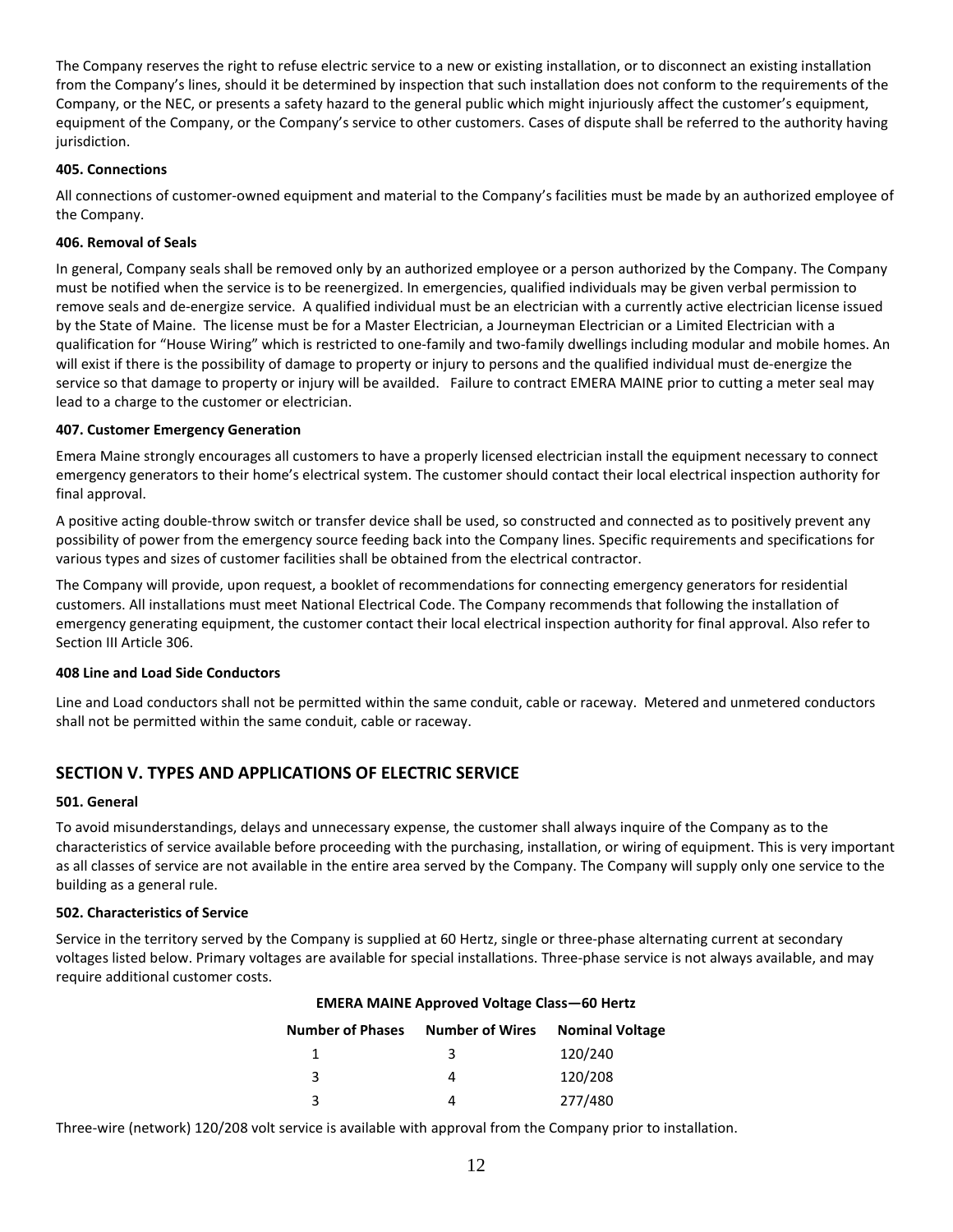600 volt services are becoming increasingly difficult to support. Equipment is no longer available at this voltage. VERSANT POWER will not accommodate any increase in load or capacity and cannot guarantee continued service at this voltage. Customers are encouraged to make arrangements to take service at a VERSANT POWER approved voltage (see above). Customer services operating in the 600 volt class will not be reconnected if service is discontinued.

Service voltages of 240 volt three phase three wire delta and 480 volt three phase three wire delta are no longer standard voltages. The Company will not supply new services at these voltages. Increased loads on existing services operating at 240 volt three phase three wire delta and 480 volt three phase three wire delta will require approval by Versant Power Engineering.

Note: Since the Company does not use two-wire metering, service installations shall consist of at least three (3) service entrance conductors as specified in Section VII, Article 701 of this booklet. Any customer or contractor seeking exception to this policy shall make a request to the Meter Tech Department prior to any installation. The Company reserves the right to refuse connection of installations not in compliance with this policy.

# **503. Applications of Service**

Applications of each class of voltage are as follows:

**1. Single-phase three-wire 120/240 volt service.** This type of service will be supplied to residential, commercial and industrial customers for lighting, heating, cooking and small power loads. See paragraph 1502 for motor limitations on single phase services.

Wherever the total connected load exceeds 50 KVA, the Company may require the customer to arrange his wiring for threephase service.

- **2. Three-phase, four-wire 120/208 volt service.** This type of service will be supplied for large lighting, heating, cooking and power loads or a combination of these loads, when size of load warrants. Lighting and other loads shall be balanced between respective phases as closely as possible. Service taken at this voltage must have a main disconnect no greater than 600 amps when served from pole-mounted transformers. Any disconnect greater than 600 amps will be served by a pad-mounted transformer.
- **3. Three-phase, four-wire 277/480 volt service.** This type of service will be supplied for general service or power installations having demands of not less than 50KVA unless special circumstances so warrant. Service taken at this voltage must have a main disconnect no greater than 300 amps when served from pole-mounted transformers. Any disconnect greater than 300 amps will be served by a pad-mounted transformer.
- **4. Service at primary voltage** is available through negotiation with the Company. The Company shall always be consulted regarding the class of voltage available. Service voltage higher than 480 volts available only by negotiation with the Company. The size and type of a customers load must warrant such an installation.

# **504. High Capacity Services**

**1. Transformer Installations.** Where high capacity services are required or where it is not feasible to use pole-mounted transformers. In the case of the outdoor installation, the customer should contact a Company representative to discuss other options before proceeding.

Before installing transformers adjacent to or within a building, it is the customer's responsibility to obtain approval from the insurance underwriters for the location selected.

- **2. Multiple Service Conductors.** The number of parallel conductors per phase which may be connected to any overhead service drop shall not exceed two (2) in number, or which may be connected to the terminals of any transformer including pad-mounts shall not exceed four (4) in number. In cases where more than four conductors per phase are required, or where more than one service is involved, the customer may be required to install a terminal box or other facilities to accommodate the multiple conductors, subject to prior Company approval.
- **3. Secondary Conduit Risers and Cable Size.** No more than two secondary cable conduit risers will be permitted on a single pole. The maximum cable size will be 500 kcmil.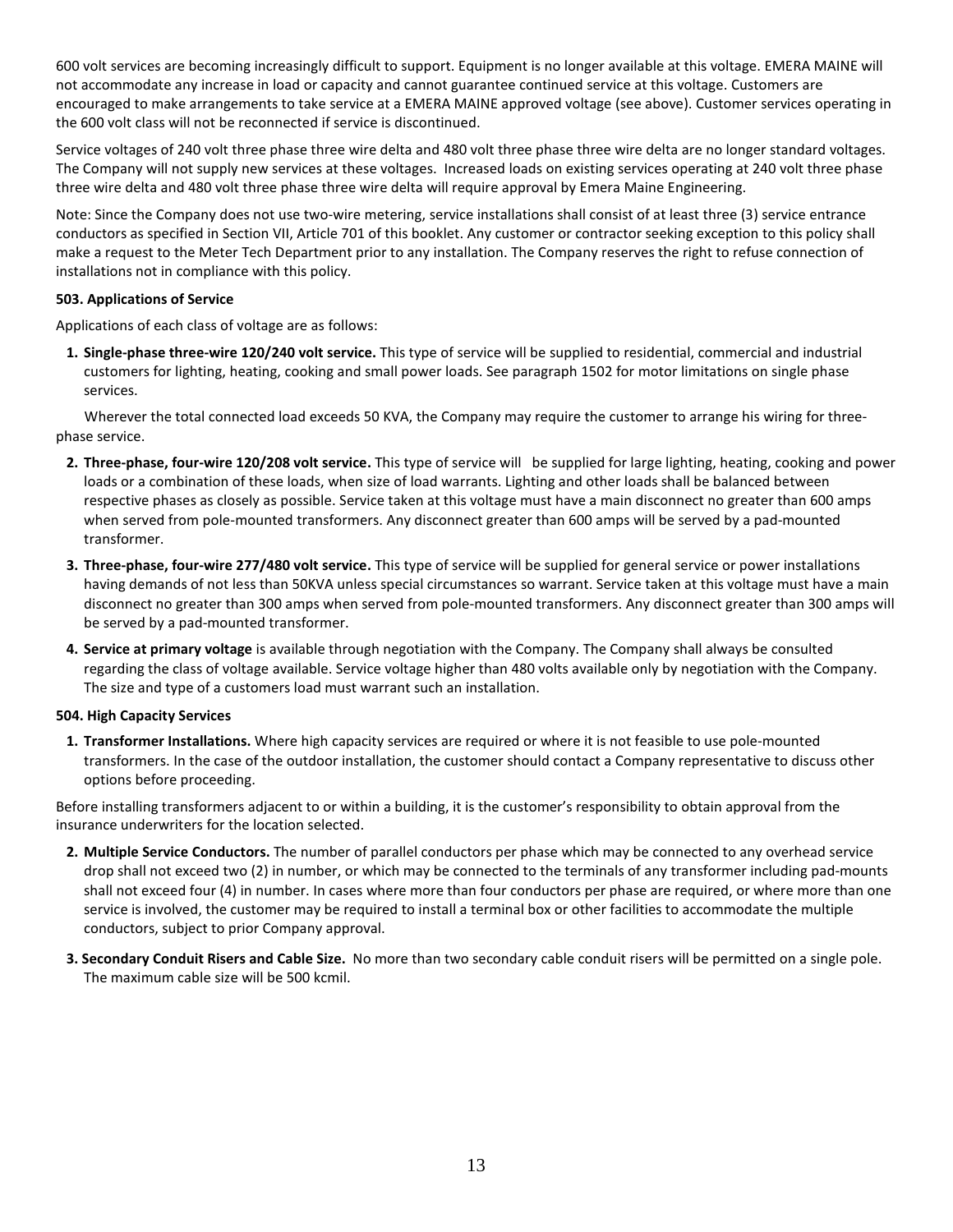# **SECTION VI**

# **OVERHEAD CONNECTIONS FROM OVERHEAD SECONDARY DISTRIBUTION**

## **601. General**

The customer will be responsible for providing and installing the point of attachment. The attachment will be either a "J" hook or an eye bolt. All wiring and related equipment, except meters, instrument transformers, test switches, and control cable (see Section XIV Article 1401), on the customer's side of the point of attachment of the service drop to a building shall be furnished, installed and maintained by the customer. This material includes the service head, service entrance conductors with three feet of slack for connection to the service drop, meter mounting equipment, conduits, service disconnecting means and ground connections. The service drop will be furnished, installed, and maintained by the Company. In general, wherever it is necessary to extend the service drop for more than 150 feet from the established road right-of-way limits, the customer shall furnish, own and maintain the suitable intermediate pole(s) and pay the cost of that part of the service drop which exceeds 150 feet from the road right-of-way limits (see Drawing 204).

## **602. Single Service Drop**

Only one service drop connected to the same overhead mains will be attached to any one building, and only one set of service entrance conductors shall be connected to each service drop except in cases specifically permitted by the NEC or where specific permission has been obtained from the authority responsible for the enforcement of the NEC. The drop may consist of parallel service cables for capacity. Overhead services may be provided up to and including 600 ampere single switch or 1,000 ampere total switch frame capacity unless limited by construction problems. Where greater capacity is required, other types of construction such as underground service must be used. Refer to Section IX.

## **603. Central Distribution Point**

On farms and other premises where several buildings are under one ownership, it may be desirable for the customer to take service for the buildings directly from one customer owned pole, if otherwise permitted under the Company's Terms and Conditions. The Company will permit metering on private poles. It will be the responsibility of the customer to furnish and install service drops and other service equipment for each building served that is beyond the meter. In no event will any customer owned services pass from the central distribution point back onto Company poles. For installations of this type, a weatherproof main disconnect switch be installed on the pole. All installations of this type shall be referred to the Company for approval before any wiring is started.

### **604. Point of Attachment of Service Drop**

The point of attachment of a service drop to a structure shall be designated by a representative of the Company before service wiring is started.

Customers having service wiring installed without first obtaining location approval for the point of attachment do so at the risk of having to relocate same.

### **605. Service Drop Clearances**

| Location                                                   | <b>Minimum Clearances</b> |
|------------------------------------------------------------|---------------------------|
| Sidewalks and spaces accessible to pedestrians only12 feet |                           |
| Over residential driveways                                 | 16 feet                   |
| Over railroad tracks                                       | 24 feet                   |
| Public streets, roads, alleys and                          | 18 feet                   |
| commercial or industrial driveways                         |                           |

The above clearances are the minimum required at 120 degrees final sag or 32 degrees and one half (1/2) inch ice, whichever produces the greatest sag. (NESC requirements.)

### **606. Low Buildings**

In order to obtain minimum clearances for various types of low buildings, it may be necessary for the customer to install a pole or a Company approved extension mast (see NEC Article 230-24 or Drawings 202 and 2702). If minimum clearances are not obtained, the service will not be connected.

# **607. Travel Trailers and Other Structures Not Suitable for Direct Service Attachment**

An approved rain-tight service disconnecting means rated at not less than 60 amperes and with appropriate overcurrent protection shall be installed in accordance with National Electrical Code Article 373-2, at the meter location (refer to Illustration No.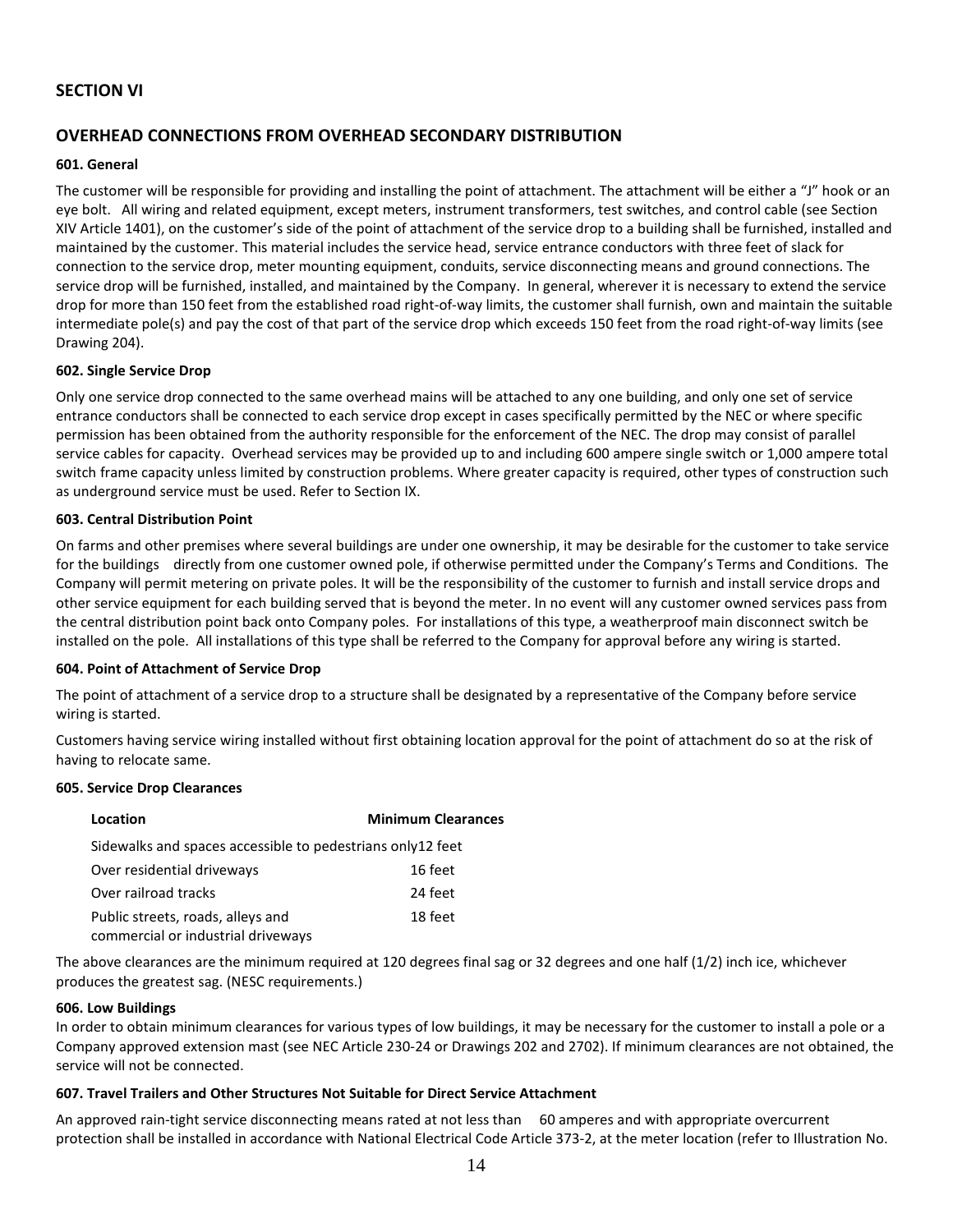6 or No. 28 in Section XII). For recreational vehicles, the disconnecting means shall generally be located near the point of entrance of supply conductors in compliance with the NEC, Article 551.

# **608. Manufactured (Prefabricated) Buildings**

Manufactured (prefabricated) buildings, including modular homes, may have the service drop and meter mounted on the structure if of sufficiently sound construction and set on a permanent foundation. The service entrance conductors and equipment shall be in accordance with standard services in this handbook and the NEC**,** Article 230 and Article 545.

## **609. Mobile Homes**

## **A. Service Equipment Separate from the Structure:**

An approved rain-tight service disconnecting means rated at not less than 100 amperes and with appropriate overcurrent protection shall be installed in accordance with NEC Articles 373-2 and 550 at the meter location (refer to Illustration No. 6 or No. 28 in Section XII). Company approved pre-wire combination meter and service equipment may be used.

If the meter is located more than 30 feet from the mobile home, then the disconnecting device with appropriate overcurrent protection shall be located within 30 feet of the mobile home in compliance with the NEC, Article 55-23. This disconnecting means shall then be considered the service entrance equipment and the disconnect at the meter location may be omitted. However, the service cable from the meter location to the service entrance equipment must comply with all Company standards for an underground service cable installation.

## **B. Service Equipment installed on the Structure:**

A permanently-sited mobile home manufactured under a HUD seal, with undercarriage removed, and connected to water and sewer, may have the service equipment installed directly on the structure provided that it is installed in a manner acceptable to the "authority having jurisdiction" (local or state electrical inspector) as stated in NEC Article 550-23 (a), Exception No. 2.

The electrical inspector will generally require that the installation comply with the mobile home manufacturer's instructions on proper attachment to the structure.

# **SECTION VII. SERVICE ENTRANCE CONDUCTORS—OVERHEAD**

### **701. General**

The service entrance conductors are the conductors between the terminals of the service equipment and the connection to the Company's overhead service drop.

All service installations shall consist of at least three (3) conductors, of a type approved for this purpose by the NEC, and with a capacity sufficient to carry the load consistent with the NEC, with larger sizes recommended for future load growth.

The ungrounded conductors shall not be smaller than No. 6 AWG copper or equivalent, and the minimum neutral size per NEC Requirements.

For special limited applications, smaller conductor sizes may be used in compliance with NEC, and approved by the Company.

### **702. Service Head**

An approved service head shall be installed above and within approximately 12 inches of the service drop point of attachment. At least three (3) feet of the service entrance conductors shall extend beyond the service head, to provide suitable drip loops for preventing entrance of moisture.

### **703. Installation Methods**

Service raceway and service entrance conductors shall be continuous without taps, breaks, splices, junction or outlet boxes from service head to service disconnecting means, except at meter. Raceway or cable shall be exposed for its entire length except where it enters and passes through the building wall and except where a service mast passes through the roof overhang.

The raceway or cable shall be securely attached to building or structure and all connectors, screws or other metal devices shall be rust-proof.

It is recommended that when the exterior construction of the building consists of rough stone, brick, stucco, or metal siding, all service entrance conductors shall be installed in rigid or intermediate metal conduit, steel electrical tubing, or rigid non-metallic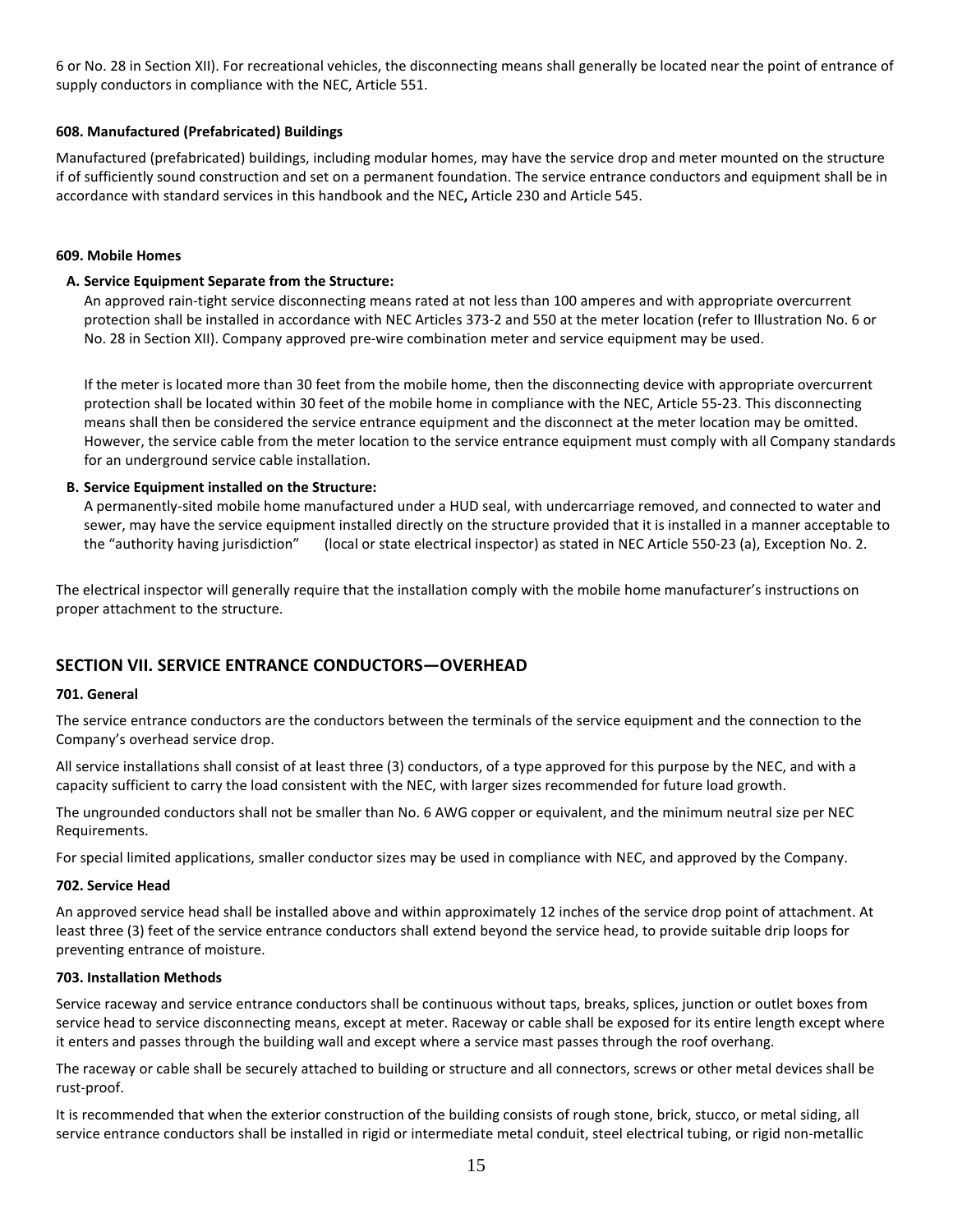conduit recognized for use above ground as permitted by Article 347 of the NEC. Raceway or cable must not be attached to chimneys or roofs.

Cable or raceway shall always be located so that entrance through building is at least 12 inches above ground level and so that proper clearance will be provided from rain spouts, fire escapes, telephone wires, windows and blinds. The service entrance equipment shall be located as near as possible to the point of entrance of the conductors.

All services shall be installed in accordance with the NEC (see Appendix Drawings).

# **SECTION VIII. GROUNDING**

## **801. General**

A permanent and effective ground must always be provided for service equipment, in accord with the requirements of NEC Article 250—Grounding. The neutral conductor of the service shall always be grounded and the grounding connection shall be made in the outdoor meter socket and/or in the service cabinet. No conductor of a three-phase, three-wire service shall be grounded at any point in the wiring installation. All grounding shall be complete before the Company will make the service connection to its lines.

## **802. Service Grounding Electrode System**

In accordance with National Electrical Code Section 250-H, the service grounding electrode system shall consist of the following:

Two ground rods, driven to their full depth and separated by six feet must be installed. The rods must be connected together. They must be at least eight feet long, not smaller than 5/8 inch diameter if of galvanized steel, ½ inch diameter if of approved copper clad steel.

## **803. Bonding**

All grounding electrodes used on the premises shall be bonded together, and bonded to any interior metal piping system, heating systems, meter enclosures, troughs, metallic pole risers, conduits, cable armor and cabinets, or other extensive metal systems.

Bonding is effective as a means to prevent or mitigate problems due to the phenomenon commonly called stray voltage. The Company recommends that provisions be made to bond any steel reinforcing mesh or rod to the electrical grounding system whenever any concrete slabs are poured. This is particularly important for dairy barns and houses constructed on concrete slab foundations. Refer to NEC Article 547-8 for information regarding equipotential planes in agricultural buildings.

Whenever work is in progress on any premises, contractors are urged to inspect the condition of all grounds and bonds, and inform the owner accordingly. The connection to a metal underground water system shall be on the street side of the water meter, if practical, otherwise bonds shall be placed around all parts which may be disconnected, between the point of attachment and the street side of the water meter.

### **804. Grounding Conductor**

The grounding conductor shall always be rigidly supported, protected from mechanical damage and be securely attached to the grounding electrode with a cast metal clamp or other device or method as approved by the NEC. The size of the conductor must also meet the requirements of the NEC Article 250-92A and in no case be smaller than No. 6 AWG Copper. If a ground rod is placed away from a building foundation, the grounding electrode conductor shall be protected by burying beneath the surface of the ground.

# **805. Lightning Protection**

When electric service is installed in a building that is equipped with lightning rods (or vice versa) and both systems are grounded by driven electrodes, the NEC requires that a separation of at least six feet be maintained between electrodes wherever practical. The grounding electrode systems should be bonded together. The ground connections from a television antenna for the purpose of lightning protection should be treated the same as a lightning rod ground.

### **806. Surge Protection**

All whole house power surge devices must be connected on the load side of the meter and be installed by a licensed electrician.

# **SECTION IX**

# **UNDERGROUND SERVICES—GENERAL**

**901. Customer Costs**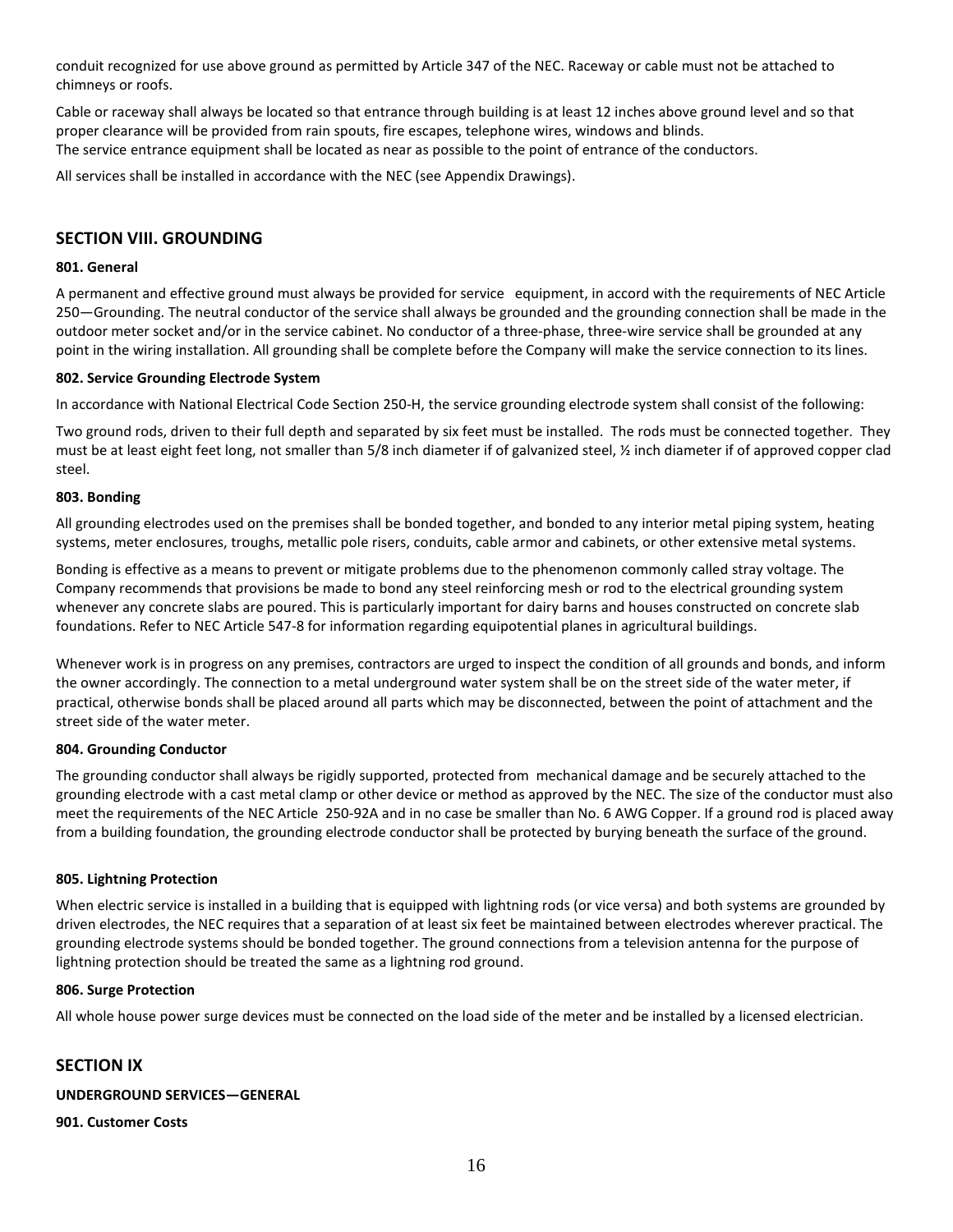Arrangements for the payment of any costs which are to be the responsibility of the customer in connection with the installation of underground service, shall be made in advance of construction of the system. Such cost can include but are not limited to the cost of underground cable, underground cable terminations, underground cable load break elbows, underground cable feed though devices, fusing / switch cabinets and the cost difference between pad mount transformers and pole mount transformers.

# **902. Underground Scheduling**

Construction of underground systems shall not normally take place during winter or early spring. Installation of underground facilities involving Company owned equipment or facilities which will subsequently be owned by the Company shall not take place during such periods without the written consent of the Company. Any additional costs incurred as a result of installation of underground facilities during such periods shall be the responsibility of the customer.

# **903. Other Underground Facilities**

Water and sewer facilities and other construction normally installed below the electrical facilities shall be completed before the electrical facilities are installed. The Company will require an easement for any Company owned underground facility on private property. The customer will provide an as built survey by a registered land surveyor that will be attached and filed with the easement at the registry of deeds.

# **904. Insurance**

Customers desiring the installation of underground facilities shall consult with their insurance carrier concerning the location of such facilities, proper clearances, the presence of Company-owned equipment, and other matters.

# **905. Customer Work Responsibility**

Work for which the customer is responsible involving Company-owned facilities or facilities which will subsequently be owned by the Company, shall be completed in accordance with the standards and specifications of the Company. Notification of work being done shall be required and trench inspections prior to back filling may be necessary.

## **906. Soil Conditions**

Soil and terrain conditions must be suitable for an underground system, as determined by the Company's Engineering Department. Where ledge excavation is necessary, a reduction of cover may be allowed where supplemental protection is provided as permitted by the NEC (see NEC Articles 300-5(a) and 710-3(b), and NESC Section 35). All underground facilities will be installed with proper drainage. Conduit and foundation systems that do not properly drain will not be connected.

### **907. Terminal Poles**

Company-owned terminal poles for underground service shall be 40 feet minimum length. No underground services will be installed on distribution/trans-mission poles without permission from the Company (refer to Drawing 2707). Whenever possible, underground services and line extensions will originate from new poles located outside the public way.

# **908. Existing Overhead Facilities**

If primary underground facilities are service is requested to replace existing overhead company facilities, the customer must pay the full replacement cost. All new company owned undergrounds replacing existing overhead lines will have redundant cable runs for reliability,

# **909. Underground Service and Primary Cable Riser Construction**

When installing risers on de-energized structures, the electrician will have all of the cable and conduit riser construction complete and attached to the. If the electrician is not able to complete the work, then Versant Power will assist if resources are available. The electrician will be charged for the cost of the work.

When installing 2.5" (two and one half inch) risers on energized structures, the conduit, cables and weather head shall be assembled in one piece on the ground from the top of the sweep at the foot of the pole to the weather head. Versant Power will raise this assembled riser and mount it on the pole. The electrician will provide all materials needed for a complete installation.

On Energized structures with conduit risers in excess of 2.5" (two and one half inch) the electrician will install no more than one ten foot section of conduit on the pole. Versant Power will then assist with the installation of the remaining conduit, support brackets and hardware. Once the conduit system is complete, Versant Power will assist with the installation of the conductors. The electrician will provide all materials needed for a complete installation.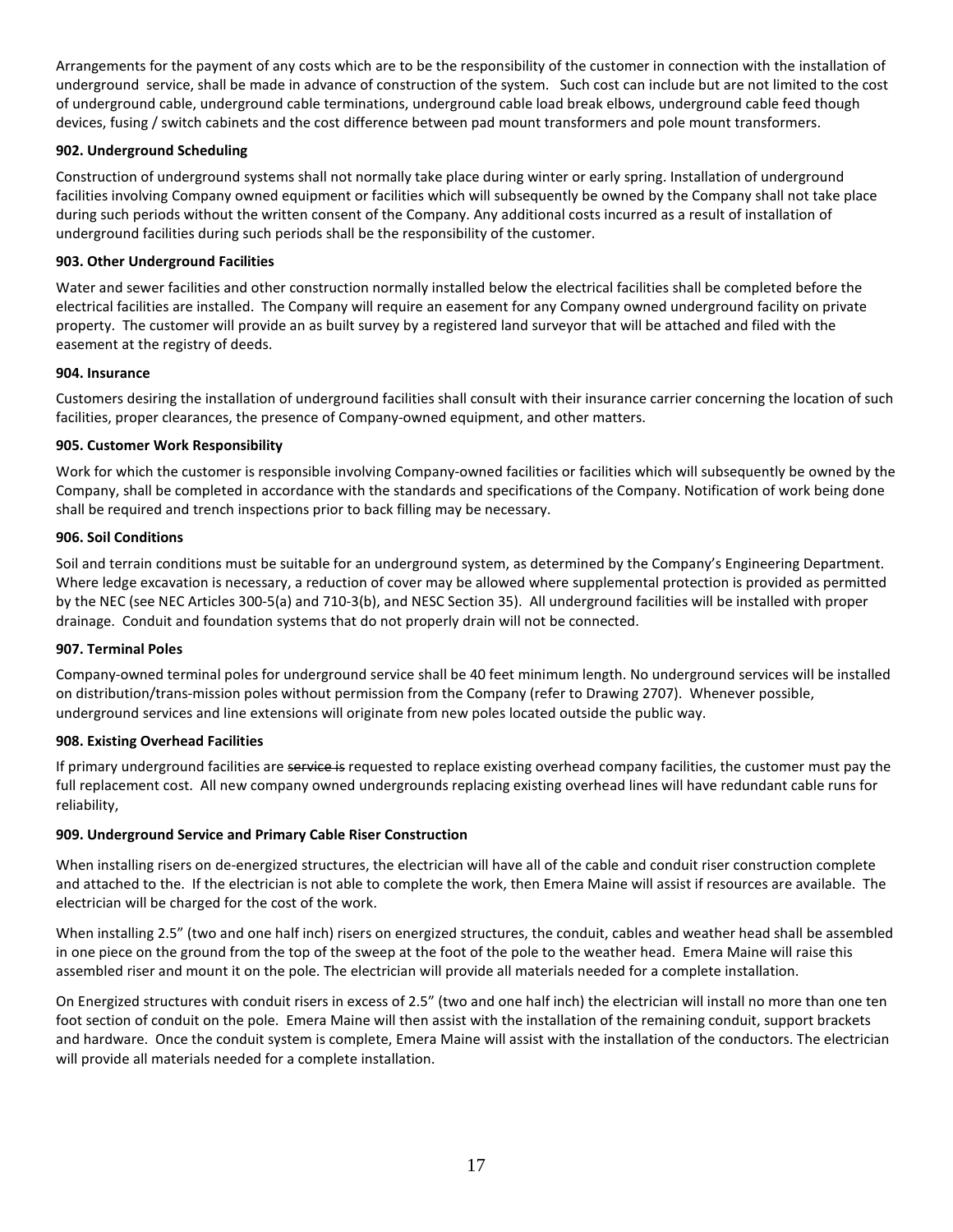# **SECTION X**

# **FROM A PRIVATELY OWNED UNDERGROUND SERVICE**

## **1001. General**

- 1. VERSANT POWER will allow private underground service to a customer subject to the customer providing and installing his material and equipment compatible with and approved by the Company. The service will be a customer-owned facility and subject to the excess cost and private overhead line provisions stated in these standards.
- 2. Underground services should be installed in complete accord with Company specifications to provide for possible future acceptance by the Company in case of service expansion to include other customers.
- 3. A plan of the underground facility should be provided for the project file.

## **1002. Types of Services**

- 1. Residential underground primary or secondary service.
- 2. Commercial, industrial, and government underground primary and/or secondary service.

## **1003. Company Responsibilities**

- 1. Furnish, install, own and maintain padmount transformer (as required).
- 2. Furnish, install, own and maintain lightning arresters, fused cutouts, terminations and load break elbows, on Company-owned facilities.
- 3. Install customer supplied conduit, conductors, bushings and conduit clips on Company-owned poles where energized power line are present.

## **1004. Customer, Developer, or Builder Responsibilities**

- 1. Provide all excavation, ductwork, and backfill involving Company facilities in accord with Company specifications.
- 2. Furnish, install, own and maintain primary and/or secondary cable, which must be compatible with Company equipment.
- 3. Furnish and install duct system, as required, under all public ways.
- 4. Furnish terminal pole riser conduit(s) including necessary fittings. The Company will assist with the conduit installation on Company pole if energized power lines are present. (Refer to Drawing 2707).
- 5. Maintain safe operating conditions and keep building, bushes, and trees clear of Company facilities. Compliance of this rule must meet with Company approval.
- 6. Fuse cabinets and transformers must be located so that they are readily accessible by a Company truck. Access to this equipment will be from a maintained driveway, road or parking area. Pad mounted equipment will be protected from traffic and not exposed to damage from snowplowing. Pad-mount transformers and fuse cabinets shall not be located more than 20 feet from truck access or a paved way. (Refer to Drawing 2227.1).
- 7. The conduit system and transformer foundation must be provided with adequate subsurface drainage, and be graded for proper surface water run off. The foundation must meet Company standards. Refer to Standards Drawings for drainage details.
- 8. Transformer barriers or bollards must be provided to Company specifications, where danger of traffic or snowplow damage or snowplow exposure exists. . (Refer to Drawing 2227.1).
- 9. Pay all cost quoted by the Company including excess cost before construction.
- 10. Provide a Legal Description locating all Company facilities on private property.
- 11. Sign service agreements, service contract, and easements provided by the Company.
- 12. Check with local, county, state, and federal governments for necessary permits to locate underground facilities on or across public ways.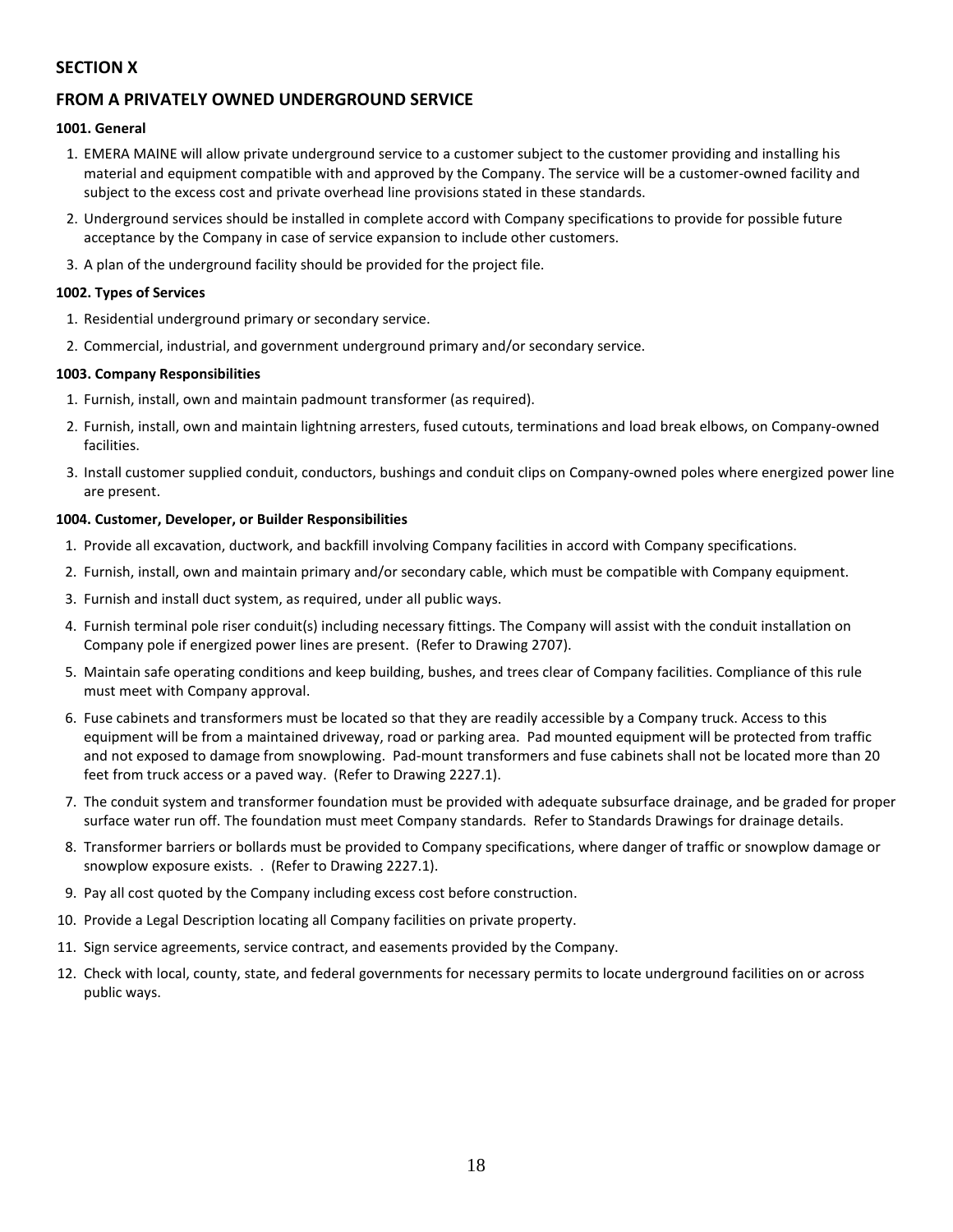# **SECTION XI**

# **UNDERGROUND SERVICE— COMPANY-OWNED UNDERGROUND DISTRIBUTION SYSTEM**

## **1101. General**

Versant Power will own an underground distribution system when requested by a customer, builder or developer. The Underground Distribution System will become a Company-owned system upon satisfactory completion as outlined in these standards, and approved by the Company's Engineering Department. The Underground Distribution Network will be subject to the excess cost provisions, all other applicable provisions under Section IX of these standards, and all provisions outlined within Section XI of these standards.

## **1102. Types of Services**

- 1. Residential underground primary service.
- 2. Commercial, industrial and governmental underground primary service.
- 3. Residential, industrial and commercial underground primary distribution network, residential subdivision, industrial park, etc.

## **1103. Company Responsibilities**

- 1. Furnish, install, own and maintain pad-mount transformer(s).
- 2. Furnish, install, connect, own and maintain primary power cable.
- 3. Acquire appropriate permits from local, county, state and federal governments.

## **1104. Customer, Developer or Builder Responsibilities**

- 1. Provide all excavation, ductwork and backfill involving Company facilities in accord with Company specifications.
- 2. A pull wire must be provided by the customer in all ducts to facilitate the installation of cable.
- 3. Furnish to the Company four (4) complete copies of the site plan for the development as approved by the municipality. Such plans should show the grading, layout and dimensions of lots, sidewalks and curbs, the location of water systems, storm, sanitary sewer systems, and other underground structures.
- 4. Furnish to the Company four (4) complete copies of the electrical plans for the development. Such plans should show the electrical riser diagram, electrical load data, estimated electrical demand and meter arrangements.
- 5. Provide a legal description locating all Company facilities on private property.
- 6. Execute service agreements, service contract, and easements provided by the Company.
- 7. Furnish and install transformer foundation per standards Drawings 2201 through 2203.
- 8. Fuse cabinets and transformers must be located so that they are readily accessible by a Company truck. Access to this equipment will be from a maintained driveway, road or parking area. Pad mounted equipment will be protected from traffic and not exposed to damage from snowplowing. Pad-mount transformers and fuse cabinets shall not be located more than 20 feet from truck access or a paved way. (Refer to Drawing 2227.1).
- 9. Provide adequate subsurface and drainage for transformer foundations and conduit systems.
- 10. Transformer barriers must be provided to Company specification, where danger of traffic damage exists.
- 11. Maintain safe operating conditions and keep buildings, bushes and trees clear of Company facilities.
- 12. Upon completion of the Project, provide the Company with a reproducible "as built" site plan no larger than 8 1/2" x 14" Mylar showing the location of all underground facilities.
- 13. Pay all cost quoted by Company including excess cost before construction.

# **SECTION XII**

# **UNDERGROUND SERVICE—FROM EXISTING UNDERGROUNDDISTRIBUTION**

# **1201. General**

The Company must be consulted before any work of this type is started as requirements will be given for each individual installation.

# **1202. Underground Ducts**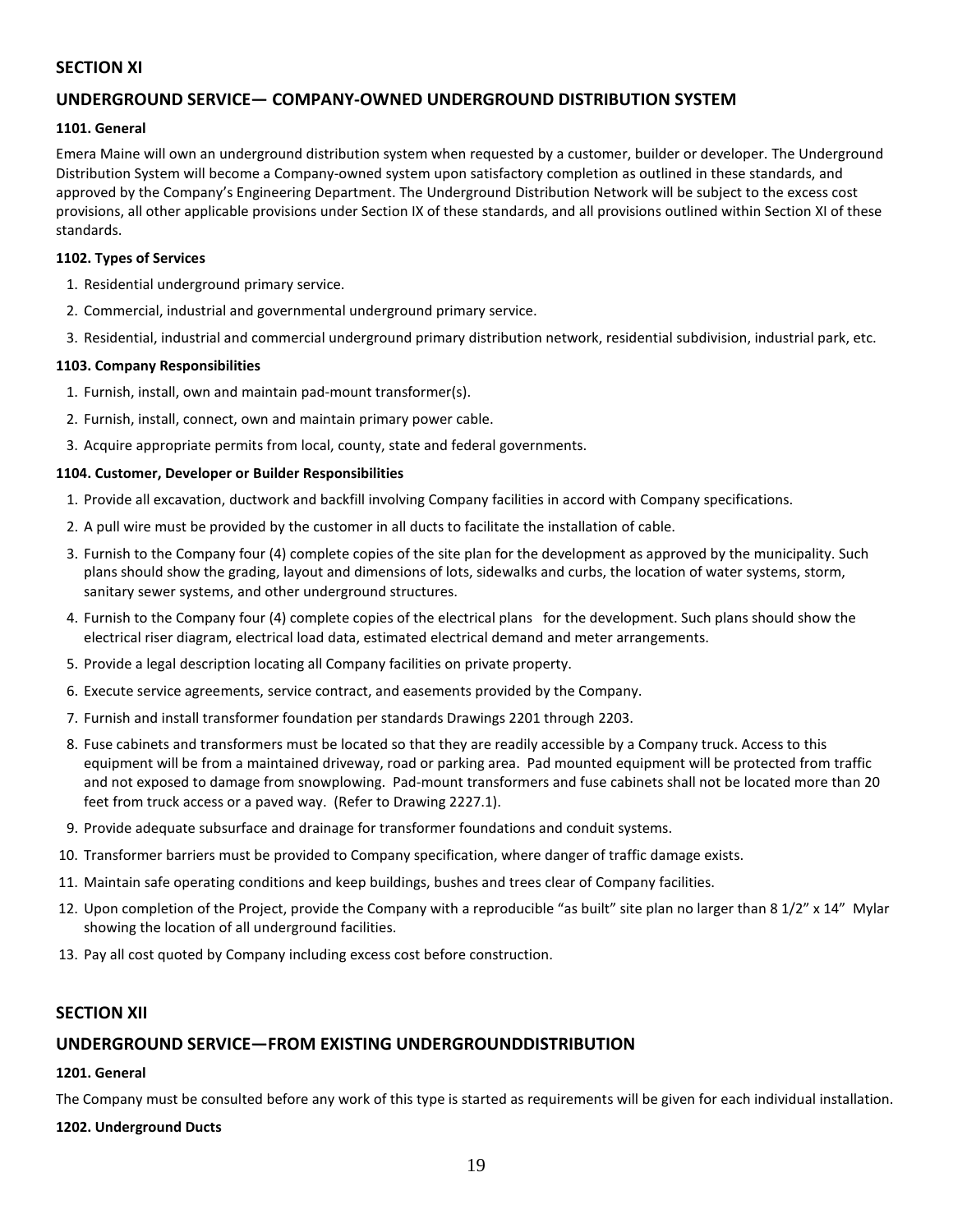In areas where the distribution system is underground, the Company will furnish, install and maintain the necessary duct line within the limits of the public way, and the customer will be required to furnish, install and maintain any extension of the duct line beyond the street line to the service entrance equipment in his building. The customer will be responsible for the cost of the work within the street line and the cost of the extension.

## **1203. Underground Conductors**

The Company will furnish, install the necessary conductors from the distribution system to the service entrance equipment. The customer will be responsible for the cost of the conductors.

## **1204. Company Conversion to Underground Distribution System**

In cases where the Company converts from an overhead to an underground distribution system, the customer will be required to bear the cost of rearranging his service entrance to accommodate the underground connection.

# **SECTION XIII**

# **SERVICE DISCONNECTING MEANS**

## **1301. General**

Each set of service entrance conductors shall be provided with an approved type of disconnect for disconnecting all ungrounded conductors from the source of supply. In multiple occupancy buildings, where required by the NEC or as specified by local ordinances, a main service disconnecting means shall also be installed so as to completely disconnect all ungrounded interior wiring at one point.

## **1302. Capacity**

The service disconnecting means shall be of a type and size approved for such use by the NEC, with a minimum capacity of 100 amperes, three-wire, but not less than the load to be carried as determined in accordance with NEC Article 220 (see Section VI, Article 607).

For a one-family dwelling, the service disconnecting means shall have a minimum rating of 100 amperes, three-wire, where the initial computed load is 10KW or more.

The minimum size service disconnecting means for a temporary service shall be 20 amperes. (Revised November 2, 1987.)

### **1303. Location**

The disconnecting means shall be located at a readily accessible point, as near as possible to the point of entrance of the service conductors into the building. It is recommended that the service disconnecting means should not be located in bathrooms, or other normally locked areas.

### **1304. Sequence of Disconnecting Means and Meter Equipment**

The location of the service disconnecting means shall be on the load side of the metering equipment (meter-switch-fuse sequence).

**Exception 1—**In multiple meter locations where the NEC requires a main disconnect, the sequence shall be main disconnectmeter-switch-fuse.

**Exception 2—**The Company may allow a switch-fuse-meter sequence in switchgear. Prior Company approval is required.

When NFPA regulations require fire alarm systems to be tapped into the line side of the main disconnect, then the metering shall be on the line side of all disconnecting means. Meter-fire alarm-switch-fuse sequence.

### **1305. Metered and Unmetered Wires**

All unmetered wires, except those used as service entrance conductors in cable, shall be run in steel or aluminum conduit, steel electrical metallic tubing, suitable rigid non-metallic conduit or sealable standardized metal troughs as permitted by the NEC. Metered and unmetered wires shall not be run in the same conduit, raceway or gutter.

## **1306. Type of Disconnecting Means**

The minimum size and type of service disconnecting means is a 100 ampere switch or circuit breaker, which shall be approved for such use by NEC and meet the following requirements:

- 1. Externally and manually operable, and shall indicate whether it is in the open or closed position.
- 2. Solid neutral type with no overcurrent device in the grounded service conductor.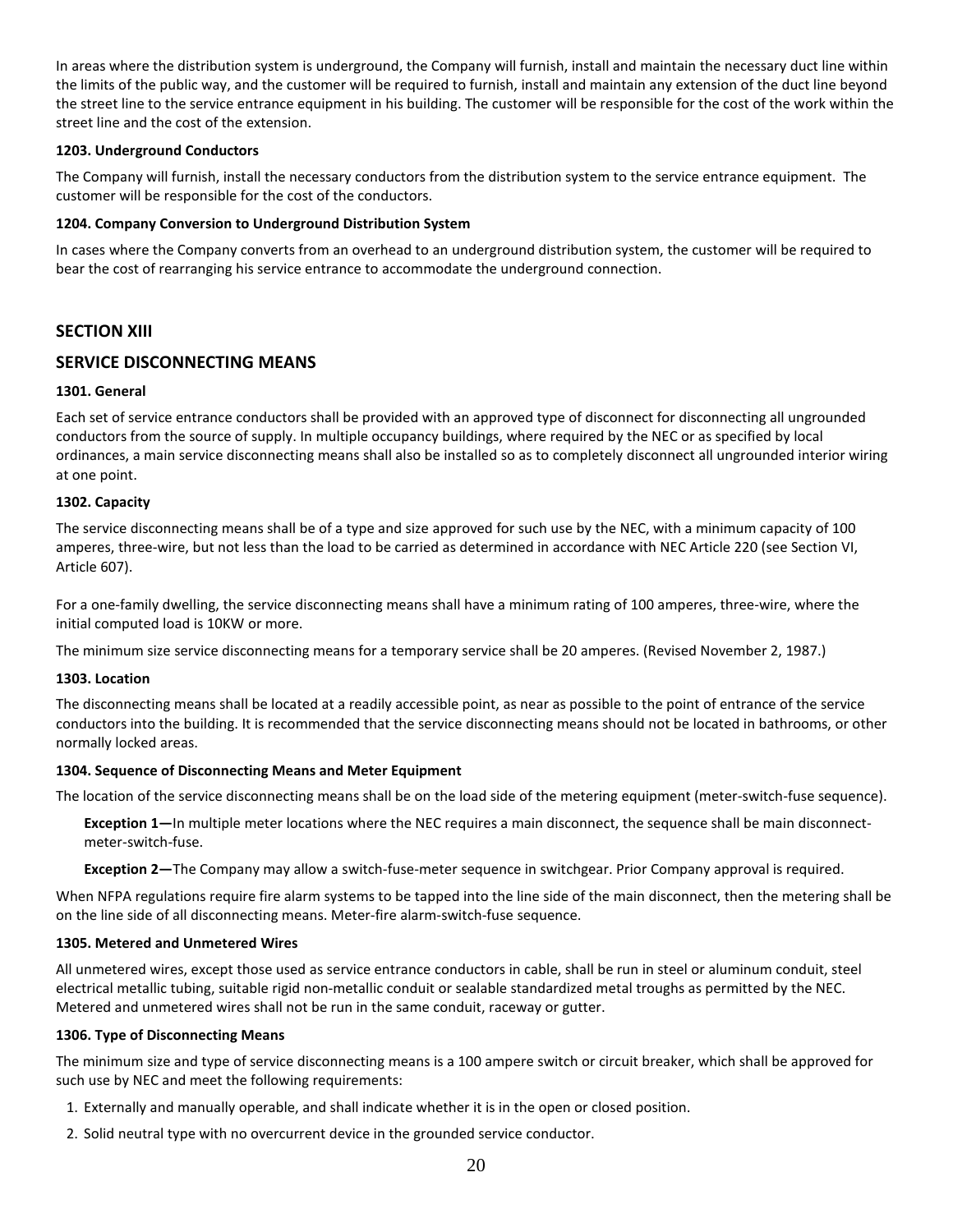3. Approved for service equipment use, and for the prevailing conditions, by Underwriter's Laboratories, Inc., or other accepted testing laboratory.

The Company reserves the right to specify, and seal, the type of disconnecting means that must be used for any particular installation, as a general safety measure and protection against tampering by unauthorized persons.

For small or special installations which supply limited loads, the disconnecting means may be rated less than 100 amperes in compliance with NEC and approved by the Company.

# **SECTION XIV. METERING EQUIPMENT**

## **1401. General**

The customer shall furnish Company-approved meter mounting devices. All such enclosures must be sealable with padlock type seals and such seals shall be removed only by an authorized employee or a person authorized by the Company. All meter sockets, meter troughs, and meter modules shall have the Underwriter's Laboratory Label, or other accepted laboratory label. The Company will furnish and install all meters.

When required, current transformers, potential transformers, test switches, and control cable will be furnished by the Company for installation by the contractor in an enclosure furnished by the Company or in the customer's service equipment. Secondary electrical connections to the meter will be done by the Company. All metallic equipment used for metering purposes shall be properly grounded as required by Article 250 of the NEC.

A meter socket (enclosure) shall be permanently and solidly mounted before the meter will be installed. All outside meter enclosures must be secured by screws, #12 minimum, which are stainless steel or zinc or cadmium coated (no washers allowed). Whenever a meter enclosure is mounted on siding (no backboard) use of screws that accommodate a Phillips and/or slotted style screwdriver is requested. Self contained meter sockets attached to a building shall not be secured such that the cables will prevent subsequent access to the mounting screws. This requirement is to allow for future "floating" of the meter socket.

## **1402. Meter Sockets**

Socket meters will be standard for all single-phase and three-phase installations where the load does not exceed 200 amperes and 400 amp 120/240 single-phase and 120/208 three-phase. All poly-phase and 400 amp single-phase meter sockets must have a single handle-operated manual bypass which locks the meter blades in the socket jaws. The manual bypass operating mechanism must be visible when the meter is installed. It must not be possible to override the bypass by replacing the cover or sealing ring when the operating mechanism handle is in the bypassed position. Manual bypass operating mechanisms will be allowed on 200 amp singlephase meter sockets when there is a disconnect within sight of the meter socket.

None of the following features are allowed, and shall cause rejection of the meter mounting device and refusal to connect service until an acceptable device is installed.

- **1. Automatic by-passes.** Automatic by-passes are not permitted.
- **2. Horn-type by-passes.** Horn-type by-passes are not permitted.
- **3. Aluminum sealing rings.** Aluminum sealing rings are not permitted as a substitute for stainless steel sealing rings.

A special metering socket, which shall accept a fifth terminal at the 9 o'clock position, is required for a network service consisting of any two-phase conductors and a ground conductor obtained from a three-phase, four-wire system.

### **1403. Meter Location**

The location of all metering equipment shall be designated by a Company representative, and selected with regard to accessibility for reading and maintenance. Customers having wiring installed for metering without first obtaining Company approval do so at the risk of having to relocate same. Meters will always be located outdoors. Indoor meter installations will be allowed only when special advance approval has been obtained from the Company's representative.

### **1404. Clearance for Metering Equipment**

Not less than three feet of clear, unobstructed space shall be provided and maintained under and in front of all metering equipment. In the case of unguarded moving machinery, changes in floor level, etc., a distance of four feet shall be provided in front of all meters. A clearance of at least twelve inches shall be provided between the nearest obstruction above and on each side of any single meter or group of meters. Clearance measurements shall be made from the sides, top or bottom of the meter enclosure.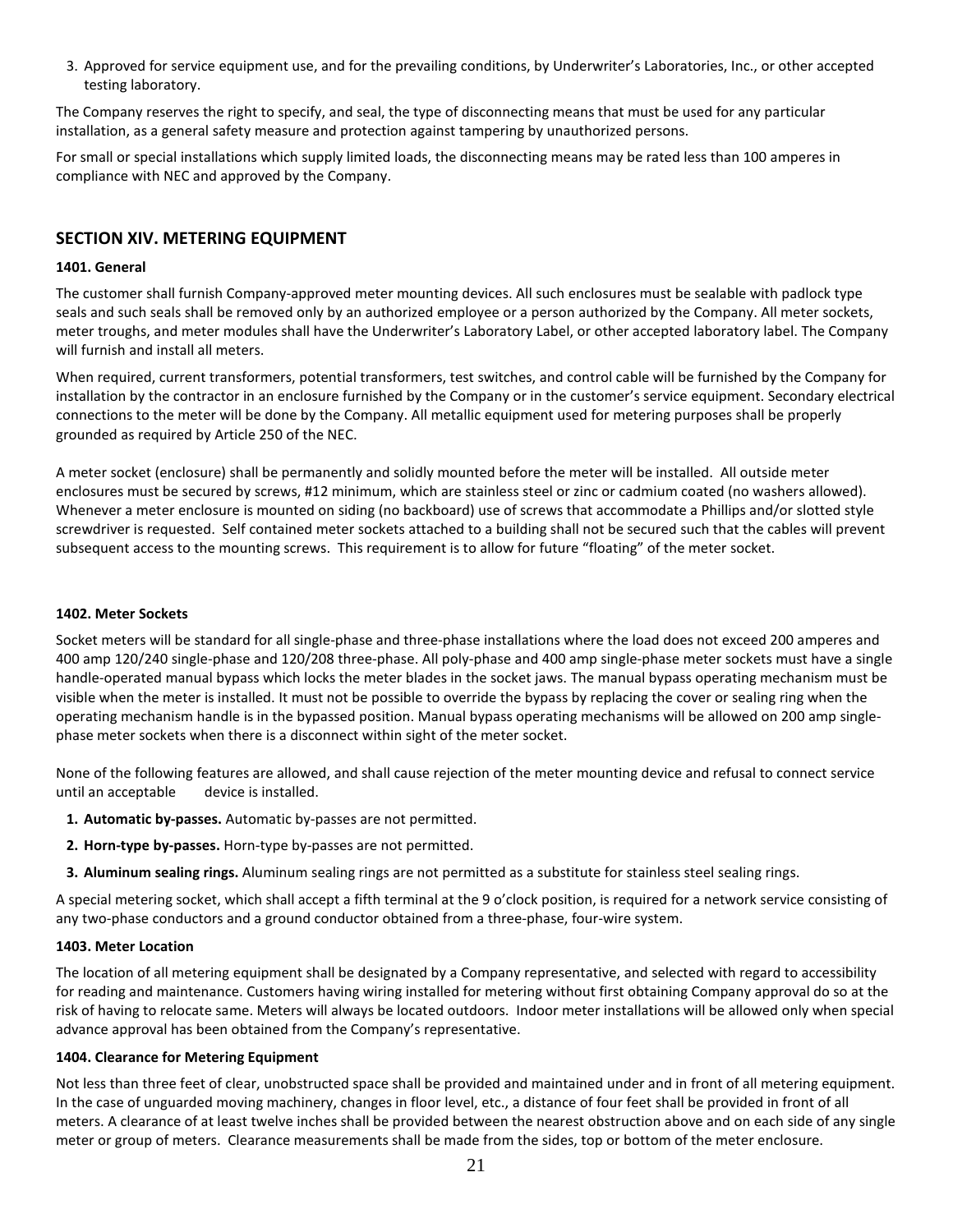The Company shall be consulted in all cases where meter mounting space is limited. When meters are mounted in a group, special layouts shall be obtained from the Company before proceeding with equipment installation. Sufficient clearance shall be provided in choosing the location of all metering equipment so that the doors of all cabinets can be completely opened.

# **1405. Identification of Meters**

Wherever there is more than one meter installed on any one premises, the area served by each meter, such as room or apartment number, floor or other area, shall be neatly and plainly marked on the service entrance equipment and, if the meter is mounted outdoors, on the top of the meter enclosure—**not on the cover**—with paint. Where meters may be stacked, the identification must be made on a permanent part of the equipment as near as possible to each meter. Do not put identification on the covers, as covers can be removed and interchanged.

## **1406. Multi-Connection Points**

Single terminals of meters, or meter connection blocks, shall be used as a connection point for one conductor only. Where multiple conductors are used, terminal lugs or copper bus sections suitable for attaching to the source shall be furnished and installed by the contractor (see Drawing 2704a).

### **1407. Installation of Meter Devices**

All meter sockets and mounting devices shall be rigidly secured with screws, to provide a clear space suitable for mounting the meter in a level and perpendicular position with meter rotor shafts plumb. Meter heights must not be over (5) five feet or less than (4) four feet from ground or floor level to the top of the meter. Exceptions to meter heights will be allowed only where special conditions exist (see Section XIV Article 1410).

## **1408. Outdoor Meter Installation**

Socket type metering shall be used on all new self-contained outdoor meter installations, all reestablishments of inactive or abandoned services, all services to which alterations are being made, and those services that are considered unsafe by the Company's representative. The electrical contractor will install the meter socket furnished by the customer, which must be of a type approved by the Company's Meter Department. Approved fittings and gaskets must be used for all connections.

Without the approval of the Company, outdoor meter installations shall not be enclosed or obstructed in any manner.

### **1409. Pole Mounted Meters**

Meters generally will not be allowed on Company poles. Meters installed on customer's poles should be done only after consulting with the Company's representative. Where more than one meter is or may be required in the future on this same pole, other arrangements may be necessary (see Drawing 2706).

### **1410. Prefabricated Meter Centers**

Prefabricated meter centers, which are UL approved for the application and meet the following requirements, may be used for indoor or outdoor multiple meter installations:

- 1. The maximum number of meters allowed in vertical arrangement shall be four (4).
- 2. Minimum distance from floor level to top of bottom meter is 18 inches.
- 3. Maximum distance from floor level to top of top meter is 66 inches.

### **1411. Meter Pedestals**

Meter pedestals used with underground services must be approved in advance by the Company. The meter pedestal must be installed so that the top of the meter will not be more than five feet or less than four feet above the finished grade or ground line (see Drawing 2715).

### **1412. Multiple Occupancy**

The location of all metering equipment shall be designated by a Company representative, and selected with regard to accessibility for reading and maintenance. Customers having wiring installed for metering without first obtaining Company approval do so at the risk of having to relocate same. Meters will always be located outdoors. Indoor meter installations will be allowed only when special advance approval has been obtained from the Company's representative.

### **1413. Instrument Transformer Metering**

Installations rated in excess of 200 amperes or 400 amp 120/240 or 120/208 three-phase, shall be arranged for instrument transformer metering. In such cases, the Company will furnish the necessary instrument transformers and meter connection box of either the indoor or outdoor type with test switch. The electrical contractor will install the cabinets, meter box, and 1¼" steel or IMC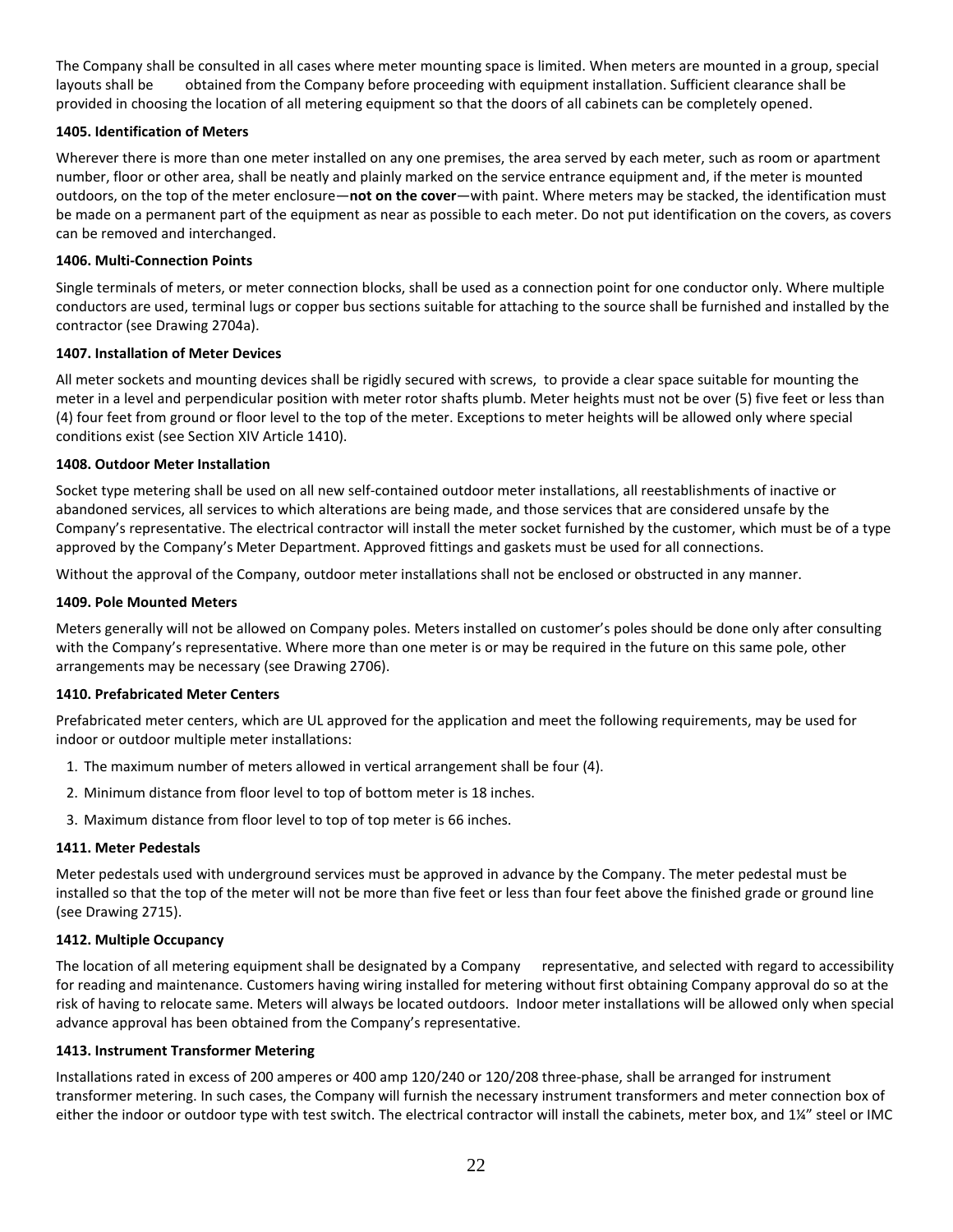conduit from each set of remote current transformers to each meter box for the secondary metering conductors. Conduit should be no more than 40 feet in length. Conduits underground should be 1 1/2" rigid or IMC (see Drawings 2714, 2715 and 2718.)

When the service equipment consists of prefabricated metal-enclosed cubicles or switchboards designed for built-in instrument transformers, the customer shall obtain specifications from the Company for the transformers which the Company will furnish. The cubicles or switchboard shall then be manufactured to accommodate the specified instrument transformers.

On installations where the neutral conductor does not pass through the transformer compartment, an insulated neutral conductor, not smaller than the service grounding conductor, shall be brought into and connected to an insulated terminal in the transformer compartments. Metered and unmetered busses or conductors shall be separated by barriers. The Company shall always be consulted before this type of metering transformer arrangement is specified.

# **1414. INSTRUMENT TRANSFORMER CABINETS**

For installations where the service voltage does not exceed 480 volts, cabinets for instrument transformer ( C.T.s ) shall be furnished by the customer and be constructed and installed so as to meet the requirements of NEC Article 312. Cabinet size will be as specified by Versant Power (the Company)

All cabinets shall be constructed so the cover can be readily opened. The cover shall be attached with hinges. The cabinet must be mounted so that the cover does not interfere with installation or maintenance work. All cabinets shall be weatherproof or rain tight and be installed outdoors.

Provision must be made so that the cabinet can be securely sealed with a padlock type meter seal and padlock when the cover is closed. No customer owned devices other than conductors and connectors will be allowed in the C.T. cabinet.

Instrument transformer cabinets with mechanical connectors (Similar to Milbank S1855-O or Cooper B-Line 78205139309) which support bar type current transformers are required.

All line conductors, including the neutral, shall pass through the instrument transformer cabinet. A neutral connector shall be installed by the customer to provide for the connection of the metering neutral. The customer shall mount all instrument transformers and make all primary connections. Secondary metering wires are furnished and installed by the Company.

A separate 1 ¼" minimum metallic conduit for secondary wires between instrument transformer cabinets and meter enclosures shall be furnished and installed by the customer. This conduit shall be either rigid metal conduit (RMC) or intermediate metal conduit (IMC) and be properly bonded to provide an effective ground. The maximum run of this conduit will be 35 feet.

The top of the cabinet shall be between 5 feet and 6 feet from finish grade.

# **SECTION XV**

# **CUSTOMER EQUIPMENT**

### **1501. General**

Electric service must not be used in such manner as to cause unusual fluctuations or disturbances in the Company's supply system, and in the case of violation of this rule the Company may discontinue service, or require the customer to modify his installation and/or equip it with approved controlling devices.

### **1502. Motors**

Individual motors in excess of 5 hp and multiple motors totaling greater than 10 hp will not normally be served by a single phase service. Review by T&D Engineering is required if attempting to serve motors larger than the aforementioned by a single phase service.

The Company reserves the right to refuse service to polyphase installations totaling less than 10 hp. Furthermore, it is required that T&D Engineering approve all installations utilizing motors in excess of 5 hp

### **1503. Power Factor Correction**

All customers whose rated capacity of electrical equipment exceeds 50 horsepower shall maintain an average power factor of 85 per centum for each month. If such power factor is less than 85 per centum in any case, the Company may request the customer to make such changes in or additions to his/her equipment as will bring the power factor to at least 85 per centum. If such changes or